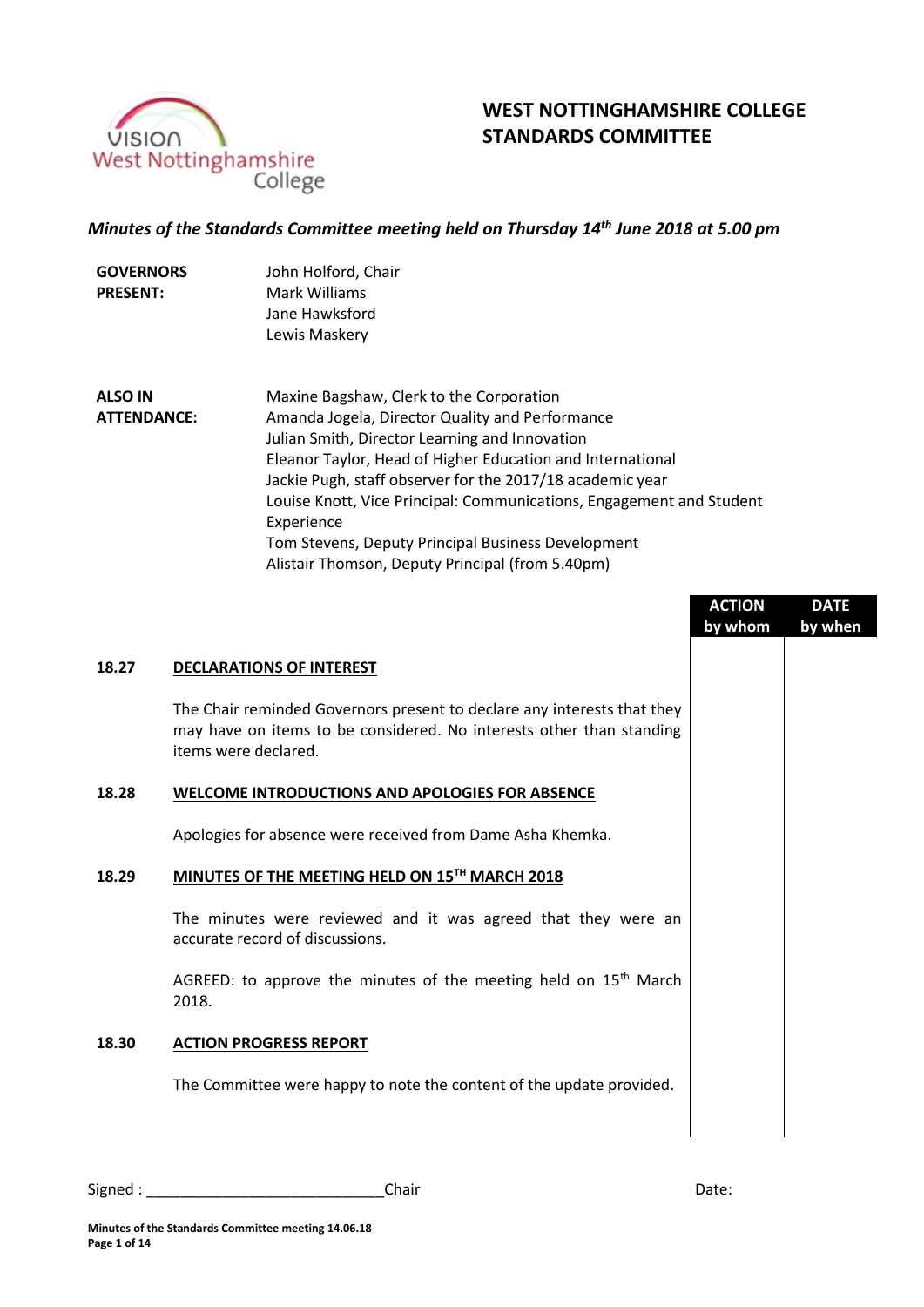# **18.31 QUALITY REPORT**

The Director of Quality and Performance introduced her comprehensive written report and a number of key matters were noted

- a) Direct College provision
- 76.7% of individual learning walks have been completed against a target of 100% (between October and the end of December 2017) within schools of learning. She reminded the Committee that the observation process was halted in year because of the restructure exercise and therefore not every member of staff has been observed/participated in a learning walk. There have been no observations internally since March 2018.
- 44% of learning walks are completed within Vision Business provision as well as developmental observations in line with probationary periods.
- Learning walks can be either on an individual basis or they can be a curriculum walk looking at a specific issue or a subset of data
- In relation to Vision Business provision it was explained that college staff undertake the observations because of the perceived high risk in this area.
- There are 872 occurrences of delivery staff (delivery schools of learning and Vision Business) accessing training workshops to date. This demonstrates that staff remain engaged even though the observation process has been halted.
- There are 211 staff (schools of learning and Vision Business) that have accessed individual coaching to date.
- b) Subcontract provision
- QTLP are carrying out all graded observations with subcontractor provision this academic year. The reason for this is that all subcontract providers are considered to be high risk due to the changing landscape within apprenticeship provision. It was explained that partners also have a high staff turnover rate and this does have an impact upon the ability to carry out all planned observations.
- c) External verifications/external examiner reports and visits
- Across the college there are currently 31 qualifications with pending actions following EV visits.
- A sanction was imposed for the certificate in Traffic Office Level 3 (Pearson Edexel) linked to Smart Assessor and One File transition. The Director of Quality and Performance explained the differences between Smart Assessor and One File and explained that with One File students have more of an ability to upload their own work.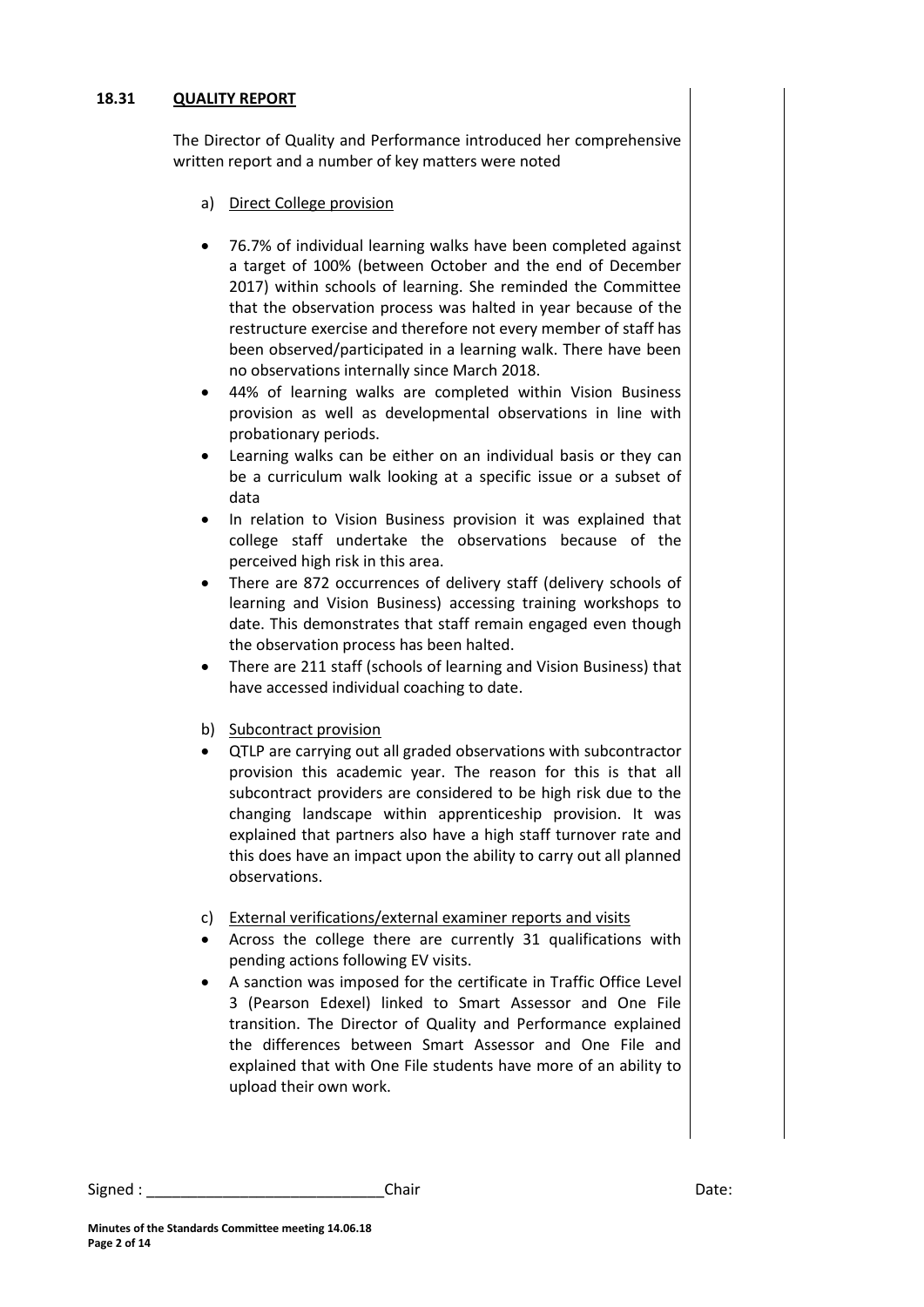She explained that there had been a migration issue and that in the transition period staff had used papers rather than electronic recording, and it was a matter of not being able to get hold of the data quickly enough at the EV visit. Originally there were 1000 learners to migrate although this is now reduced. The College has been careful not to migrate students who will not be continuing as a fee is incurred per learner. It was explained that the migration issues could still lead to sanctions from other awarding bodies but assurance was given that this is being monitored and mitigated so far as is possible.

The Committee questioned whether staff are satisfied that the transfer of information from one system to another is fully GDPR compliant. It was confirmed that this is the position. The use of One File going forward will be mandatory for staff, and a challenge for the senior team is to bring all staff along with this change.

The Committee then went on to consider the Quality Improvement Plan update presented at page 19. Key matters noted were:

- Key action point  $1$  improve the progression and destination of learners to further study, sustained employment, apprenticeships and higher education. She confirmed that progress has been made against all areas with the exception of apprenticeship provision. She explained that this is due to the inconsistent use of One File to support with the collation of data across all apprenticeship provision, therefore it is not possible to obtain and monitor accurate data consistently. She confirmed that final progress for this measure will be determined in November 2018.
- Key action 2 develop 16-19 study programmes to have greater focus on preparation for next steps and better prepare learners for long term aspirations. She confirmed that progress has been made against all actions and again the final measure of success will be possible in November 2018.
- Key action point  $3$  further develop the induction and tutorial programmes to minimise withdrawals during the first 6 weeks of study. She confirmed that progress has been made against all actions, however the impact will not be known until November following enrolment and a review after the first 6 weeks of term.
- Key action 4 increase the number of learners that exceed their minimum target grade. She explained that although progress has been made some learners are still being targeted to achieve minimum target grades. This is a cultural change for both staff and students in terms of aspiration. The impact will be measured in July when the final assessments are completed and clarified in January 2019 when the external data is released.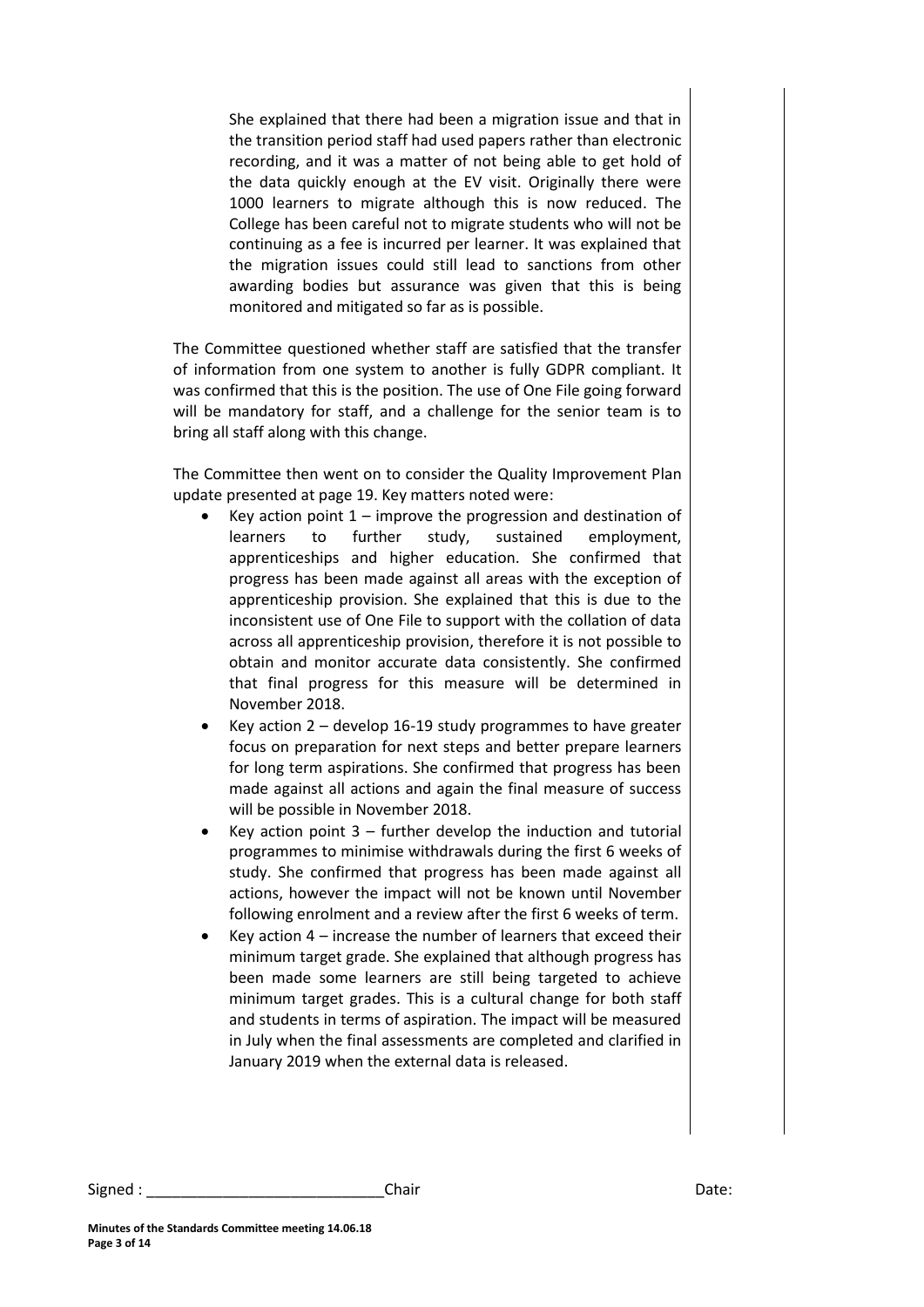- Key action point  $6$  continue to improve the quality of teaching, learning and assessment in English and Maths for 16-19 and 19+ lessons for College delivery - Focus delivery on skills and knowledge gaps to improve progress. She explained that little progress has been made against this action, marked work remains a significant area for development as well as individualised learning and assessment. There has been too much delivery to the content of the curriculum rather than to individual learners' skills gaps. Moving forward plans are in place to improve in class target setting and teaching to individuals' needs. She confirmed that this remains a key action in to the next academic year.
- Key action  $7$  continue to improve the quality of teaching, learning and assessment in subcontract provision. She advised that the high turnover of staff within subcontract provision impacts negatively on the quality of teaching and learning and this is reflected in outcomes for learners. She confirmed that this remains a red RAG rated item. She advised that the apprenticeship reforms are having a significant impact on learner progress and this is being closely monitored through numerous quality mechanisms.
- Key action point  $8$  improve the quality of experience of direct delivered apprenticeships. Whilst some progress has been made there is still too much inconsistent practice. At period 9 timely achievement was 26% which is 25% below the same point in 16/17 and 33% below the national average for 16/17. This represents 548 learners past their end date. It was confirmed that this is also a red RAG rated matter.

In discussion the Committee questioned whether the College has seen any positive progression through to the new HE Centre. It was confirmed that for 17/18 this is not the case and the changes put in place for 18/19 show a marginal increase, however it was acknowledged by all that the Colleges own internal progression could be significantly improved.

AGREED: to note the content of the update provided.

# **18.32 COLLEGES TEACHING, LEARNING AND ASSESSMENT STRATEGY FOR 2018-2021**

The Director of Quality and Performance introduced this strategy and confirmed that it covers a three year period. Sitting underneath this will be the Teaching, Learning and Assessment Policy.

In considering the document the Committee discussed the reference to the use of electronic registers on page 2. It was confirmed that registers are marked electronically by teachers and tutors and the timeliness of completion is monitored.

Signed : \_\_\_\_\_\_\_\_\_\_\_\_\_\_\_\_\_\_\_\_\_\_\_\_\_\_\_\_Chair Date: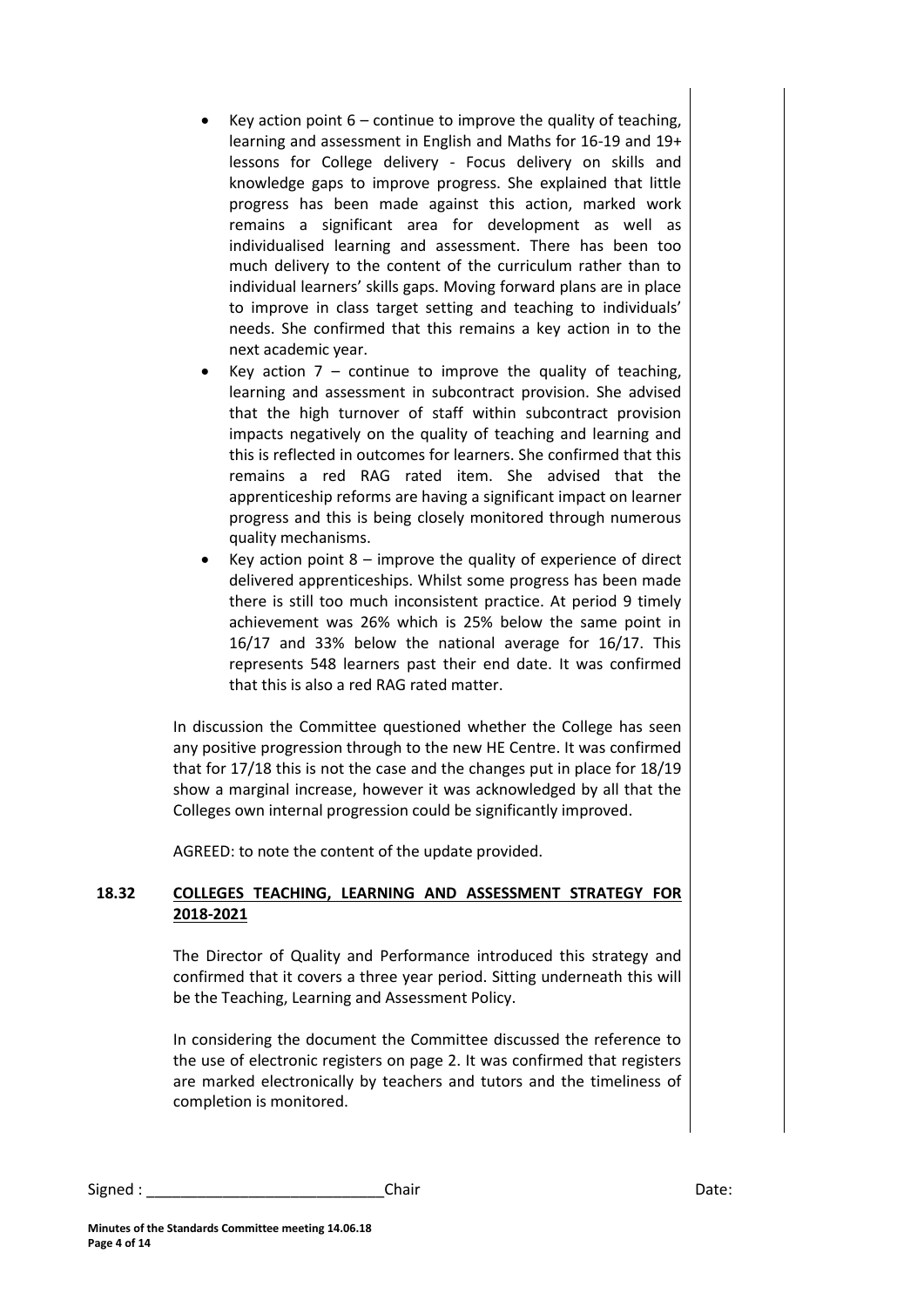|       | The Clerk explained that because of some historic inconsistencies in<br>terms of staff approach this is an annual report that is provided to the<br>Audit Committee, she agreed to share a copy of the 16/17 and 17/18<br>year reports with the Chair. It was explained that in October staff also<br>undertake a physical double check to assess the accuracy of register<br>recording.                                                                                                                                                                                                                                                                                                                                                                                                                                                                                                                                                                                                                                                                                                                                                                                                                                                                                                                                                                                                                                                                                                                                                                                                                                   | Clerk   | June/July<br>2018 |
|-------|----------------------------------------------------------------------------------------------------------------------------------------------------------------------------------------------------------------------------------------------------------------------------------------------------------------------------------------------------------------------------------------------------------------------------------------------------------------------------------------------------------------------------------------------------------------------------------------------------------------------------------------------------------------------------------------------------------------------------------------------------------------------------------------------------------------------------------------------------------------------------------------------------------------------------------------------------------------------------------------------------------------------------------------------------------------------------------------------------------------------------------------------------------------------------------------------------------------------------------------------------------------------------------------------------------------------------------------------------------------------------------------------------------------------------------------------------------------------------------------------------------------------------------------------------------------------------------------------------------------------------|---------|-------------------|
|       | The Committee all agreed that the timely completion of accurate<br>registers was an important issue given the safeguarding obligations for<br>the College to know which students are and are not where they are<br>supposed to be.                                                                                                                                                                                                                                                                                                                                                                                                                                                                                                                                                                                                                                                                                                                                                                                                                                                                                                                                                                                                                                                                                                                                                                                                                                                                                                                                                                                         |         |                   |
|       | The Committee Chairman questioned what the 'tigger' moment is<br>referred to on page 24. It was agreed that the Director of Quality and<br>Performance would email him directly outside the meeting on this.                                                                                                                                                                                                                                                                                                                                                                                                                                                                                                                                                                                                                                                                                                                                                                                                                                                                                                                                                                                                                                                                                                                                                                                                                                                                                                                                                                                                               | Dir Q&P | June 2018         |
|       | AGREED: to approve the Teaching, Learning and Assessment Strategy<br>2018-2021 as presented.                                                                                                                                                                                                                                                                                                                                                                                                                                                                                                                                                                                                                                                                                                                                                                                                                                                                                                                                                                                                                                                                                                                                                                                                                                                                                                                                                                                                                                                                                                                               |         |                   |
| 18.33 | <b>STUDY PROGRAMMES UPDATE</b>                                                                                                                                                                                                                                                                                                                                                                                                                                                                                                                                                                                                                                                                                                                                                                                                                                                                                                                                                                                                                                                                                                                                                                                                                                                                                                                                                                                                                                                                                                                                                                                             |         |                   |
|       | The Director of Learning and Innovation introduced this item and a<br>number of key statistics were noted.<br>There were 2518 students enrolled to 16-19 study programmes<br>$\bullet$<br>Retention (16-18) is 93%, 92.1% related to 19+ as at $3^{rd}$ June<br>$\bullet$<br>2018. Currently retention is looking strong and will be monitored<br>for the next two weeks.<br>Overall retention for 16-18 and adult provision is +2.7% on the<br>٠<br>prior year<br>Retention by age 16-18 was +2.2% on the prior year<br>$\bullet$<br>Adult learning retention on the prior year is +5.5%<br>٠<br>Members' attention was drawn to the table in paragraph 3.2<br>which shows improved attendance in all areas when compared<br>with the prior year. The school of learning with the most<br>marginal improved attendance is the Lifestyle Academy, which is<br>why this still remains RAG rated as amber.<br>English and Maths retention is 92.2% (which should be<br>٠<br>compared with 87% in 16/17)<br>Applied general progress is currently 0.00 compared to -0.2 as at<br>May 2017. In considering paragraph 4.2 all agreed that the<br>improved progress and residual score for Care and Education<br>Studies was very positive.<br>Progress on technical certificate courses is -0.3 compared to -<br>0.34 as at 3rd June 2018. Three schools of learning are positive<br>when compared to last year and it should be noted that these<br>are areas where there was a real focus and concern. This<br>demonstrates that when the spotlight is shone and appropriate<br>support is provided improvements can be made. |         |                   |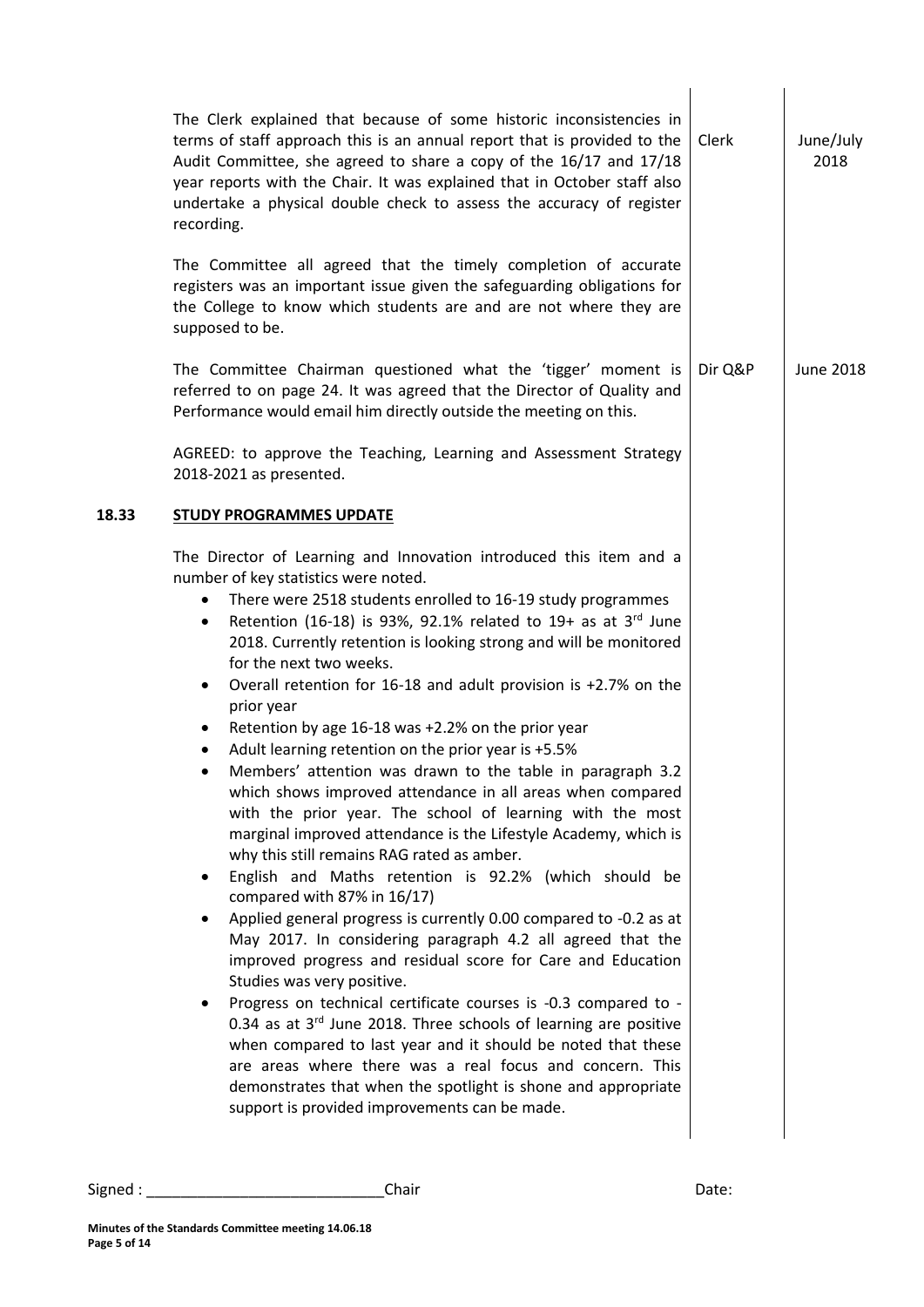- In terms of academic progress, progress has improved in 21 of the 33 subjects. English Language progress has declined in comparison from a very strong performance last year. Assurance was given that the team are working on this.
- The introduction of progress review boards and PMRs has been effective in monitoring student progress. Progress tutors/tutors have improved the quality of targets being set for learners, thought this will be more rigorous with the support of progress mentors from September 2018.
- There are 739 enrolments for GCSE maths
- There are 815 GCSE enrolments for English, all agreed that these were substantial numbers.
- English and Maths progress currently the progress score for English is -0.59 compared to -0.7 at the same point last year and in Mathematics -0.76 compared to -0.6. It was explained that these are based upon the Colleges own internal measures.
- When attendance, retention and progress is compared it is clear that there is a correlation between attendance and progress. HE, Access, Business and Professional has the highest English attendance (89.1%) and progress score -0.05. Lowest attendance is in Construction at 83.3% and progress at -1.32. All agreed that it is key to improve attendance further.

The Committee asked how staff share best practice. It was explained that this is at the curriculum managers' forum and also at heads of School meetings. It was explained that there is quite a bit of healthy competition between the schools of learning.

AGREED: to note the content of the report provided.

(Alastair Thomson joined the meeting at 5.40 pm)

# **18.34 ADULT EDUCATION BUDGET UPDATE**

The Deputy Principal circulated a report and a number of key matters were noted.

- The College budget for 17/18 is £6.8 million. Subcontractors are allocated around 81% of budget with 19% for College, that includes 6% for Sheffield Construction Employability Centre.
- Subcontractors are targeted to achieve £1.8 million expenditure in period 10 to 12 which will take the College to  $31<sup>st</sup>$  July 2018. Members' attention was drawn to section 2.4 of the report which shows where activity currently sits against this need.
- AEB budget for 2018/19 is not confirmed but anticipated to be similar to this year. In advance a new initiative to increase eligibility and access for learners has been announced.
- Those earning less than £15,736.50 annual gross salary will be funded entirely. This is a change from current rules that provides eligibility for adults (19-23) with skills below Level 2.

```
Signed : ____________________________Chair Date:
```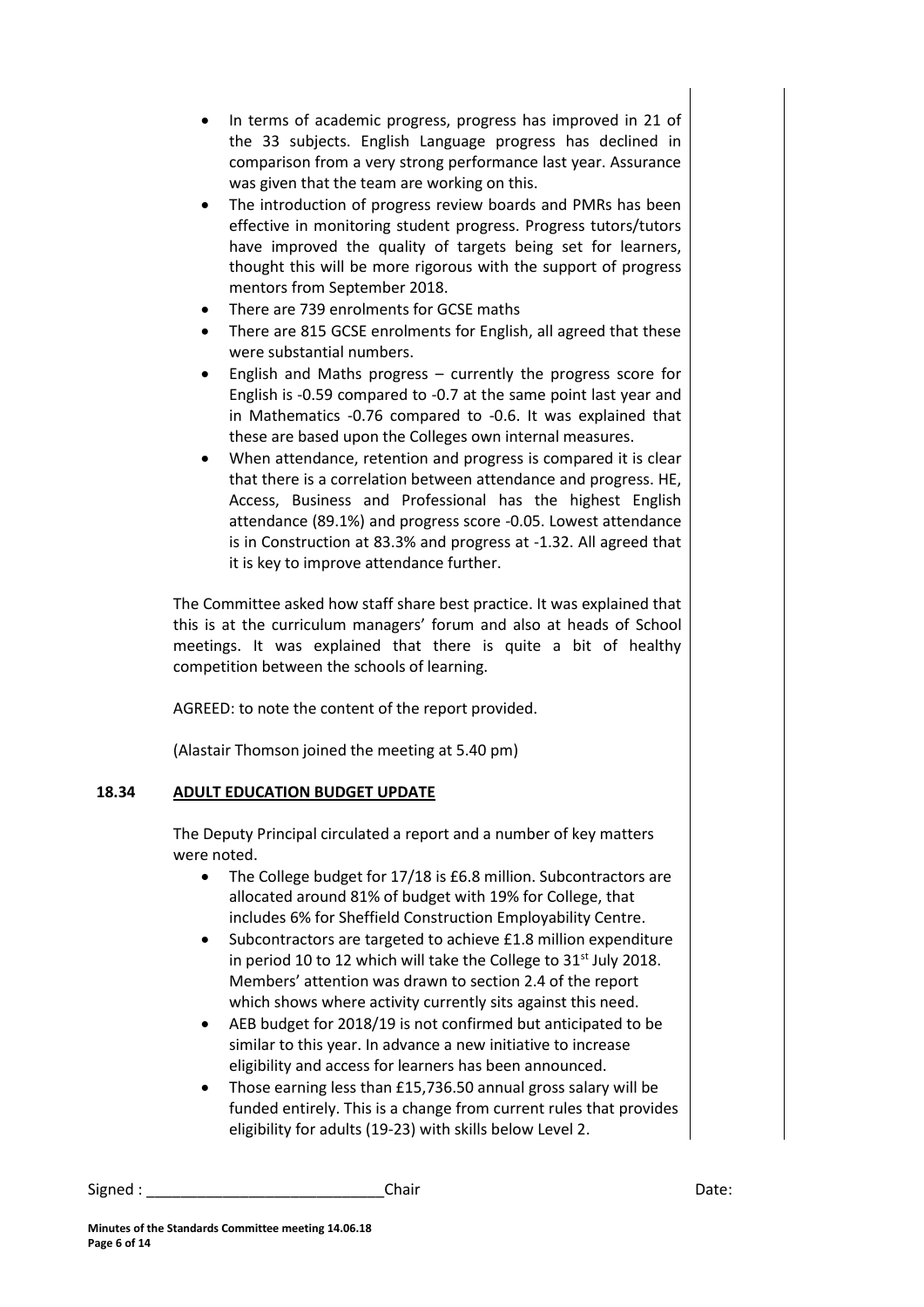| $\bullet$<br>$\bullet$ | This is a good opportunity for young people with a need to<br>improve English, Maths and ICT skills. Plans are in hand at the<br>College to take advantage of this initiative.<br>AEB budget devolution - from 2018/20 the Government intends<br>to devolve the AEB budget to Mayoral Combined Authorities and<br>delegate AEB to the Greater London Authority. It was noted that<br>the Sheffield Centre is in a MCA and, whilst initial thoughts are<br>that this will continue to be funded there is no certainty at this<br>stage, however the centre operates on a good model with a<br>proven track record. The College will need to keep in close<br>dialogue with the local authority.<br>Traineeships for 19-24 year olds will remain a nationally funded<br>programme with allocations provided by the ESFA regardless of<br>where trainees reside. In terms of this provision the College does<br>a little directly but some of the subcontractors do more. We will<br>continue to offer but this is a small provision with very limited<br>interest. |       |          |
|------------------------|------------------------------------------------------------------------------------------------------------------------------------------------------------------------------------------------------------------------------------------------------------------------------------------------------------------------------------------------------------------------------------------------------------------------------------------------------------------------------------------------------------------------------------------------------------------------------------------------------------------------------------------------------------------------------------------------------------------------------------------------------------------------------------------------------------------------------------------------------------------------------------------------------------------------------------------------------------------------------------------------------------------------------------------------------------------|-------|----------|
|                        | Members' attention was drawn to appendix 1 which sets out how the<br>AEB budget is delivered by region and location. It was noted that a high<br>percentage of contracts are in MCA's and this therefore could have an<br>impact on funding available. It was explained that the College has more<br>developmental work to do in terms of its strategy.                                                                                                                                                                                                                                                                                                                                                                                                                                                                                                                                                                                                                                                                                                          |       |          |
|                        | It was confirmed that AEB retention statistics are still looking positive.<br>What the College needs to do at this stage is give greater consideration<br>to its future AEB strategy, both in terms of risks and opportunities.                                                                                                                                                                                                                                                                                                                                                                                                                                                                                                                                                                                                                                                                                                                                                                                                                                  |       |          |
|                        | The Committee were advised that 81% of AEB income is derived through<br>the use of subcontractors and is therefore a risk. 6% of delivery is in the<br>Sheffield centre. It was confirmed that subcontractors also make a<br>positive contribution to the overall retention statistics and therefore if<br>the College were to lose its ability to provide through subcontractors (for<br>example because of a change in the rules) then this would negatively<br>impact upon both income and quality measures.                                                                                                                                                                                                                                                                                                                                                                                                                                                                                                                                                  |       |          |
| AEB funding.           | The Committee indicated that for the next meeting they would like to<br>see a breakdown of the age of the students who are supported through                                                                                                                                                                                                                                                                                                                                                                                                                                                                                                                                                                                                                                                                                                                                                                                                                                                                                                                     | DP:BD | 04.10.18 |
| opportunity.           | The Committee questioned whether the mayoral combined authorities<br>will have sufficient autonomy to be able to change the funding focus. It<br>was confirmed that they will and this poses both a risk and an                                                                                                                                                                                                                                                                                                                                                                                                                                                                                                                                                                                                                                                                                                                                                                                                                                                  |       |          |
|                        | AGREED: to note the content of the update provided.                                                                                                                                                                                                                                                                                                                                                                                                                                                                                                                                                                                                                                                                                                                                                                                                                                                                                                                                                                                                              |       |          |
|                        |                                                                                                                                                                                                                                                                                                                                                                                                                                                                                                                                                                                                                                                                                                                                                                                                                                                                                                                                                                                                                                                                  |       |          |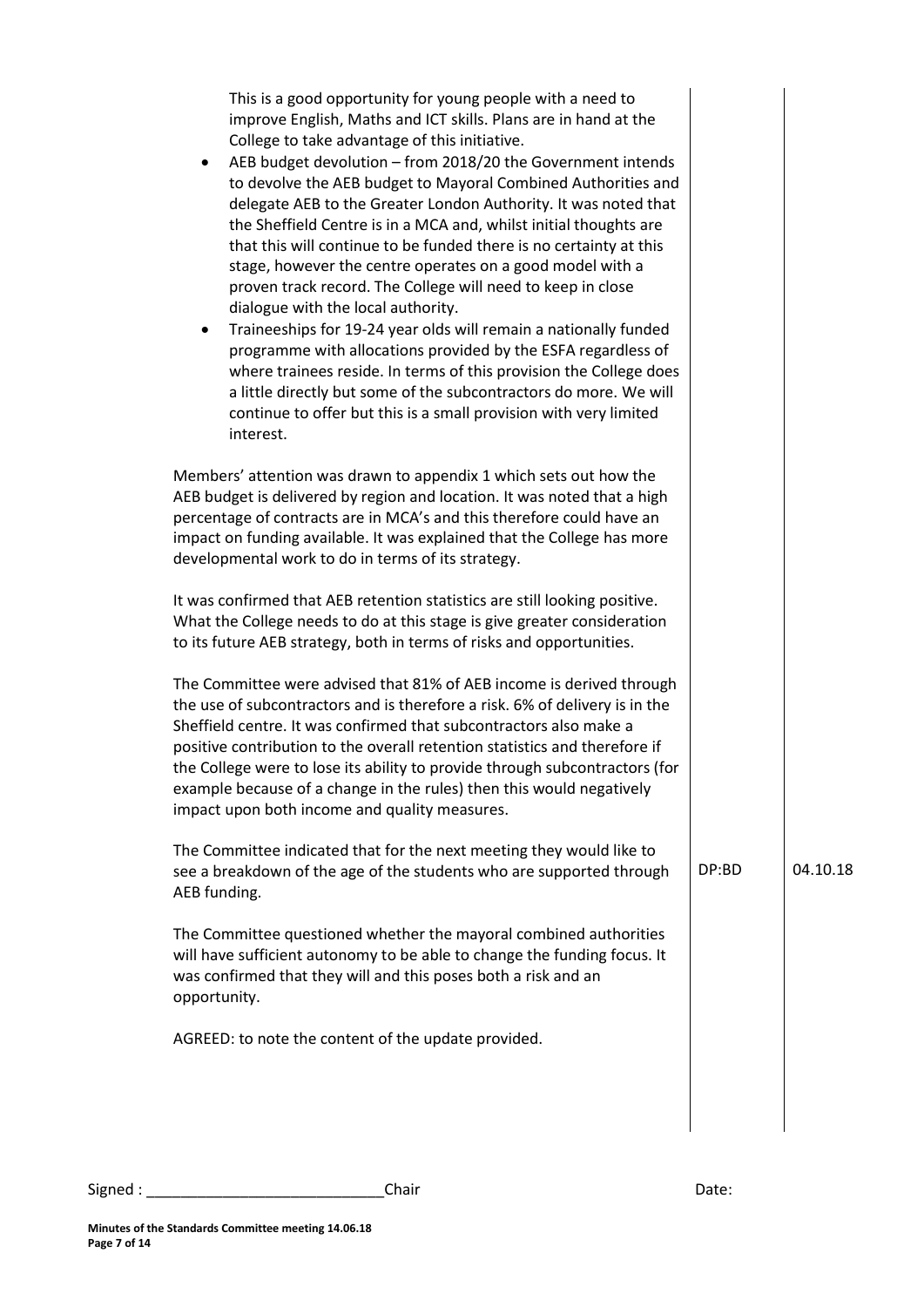### **18.35 APPRENTICESHIPS**

The Deputy Principal Business Development circulated a report and a number of matters were specifically noted:

- The apprenticeship reform is having a significant effect on learner progress. Actions are in hand to address this matter as effectively as possible for 17/18 and put in place mechanisms to ensure that achievement rates will improve in 18/19.
- Data is presented for period 10. 84% of the data presented relates to subcontracting which will dictate the final achievement rate for the college. The government decision to cease subcontracting has moved some subcontractors away from the College apprenticeship delivery. It is no longer seen as a top priority by these providers, making it challenging for the partnership team to achieve completions in a timely manner. He described this as a significant challenge and to a large extent it is out of the Colleges control even though it was acknowledged that statistics for direct delivery are in some instances worse.
- Data presented for the combined direct delivery at college and Vision Business (excluding partners) presently shows timely achievements at 27% compared to the national benchmark of 59% and overall achievements at 55% compared to the national benchmarks of 68%. The committee challenged this position and all agreed that every effort needs to be made to improve the position.
- Table 1 summarises the performance at period 10. Overall achievements of 63% is presently 5% below the national 16/17 benchmark of 68% and 8% below the College 16/17 achievement rate of 71%. Timely achievements are 46% and are presently 13% below the national benchmark of 59%.
- Table 2 summarises the overall achievement rate and compares with the previous year. At apprenticeship level the achievement rate is 63% for 17/18 which is 2% lower than 16/17 College performance at 65% and 4% lower than the national average at 67%.
- Timely achievement is 46% which is 9% below the 16/17 rate of 55% and 13% below the national average of 59%

In considering the data provided in detail at section 5 it was acknowledged by all that there has been an overall deterioration. The Committee were advised that outcomes are not going to be good for 2017/18 and that it is important now to get to the best position possible.

The Committee questioned how far the College's position is influenced by the national picture rather than own college performance issues. The Deputy Principal indicated that this is not known at this stage but explained that WNCs programme is so large that the impact has been magnified.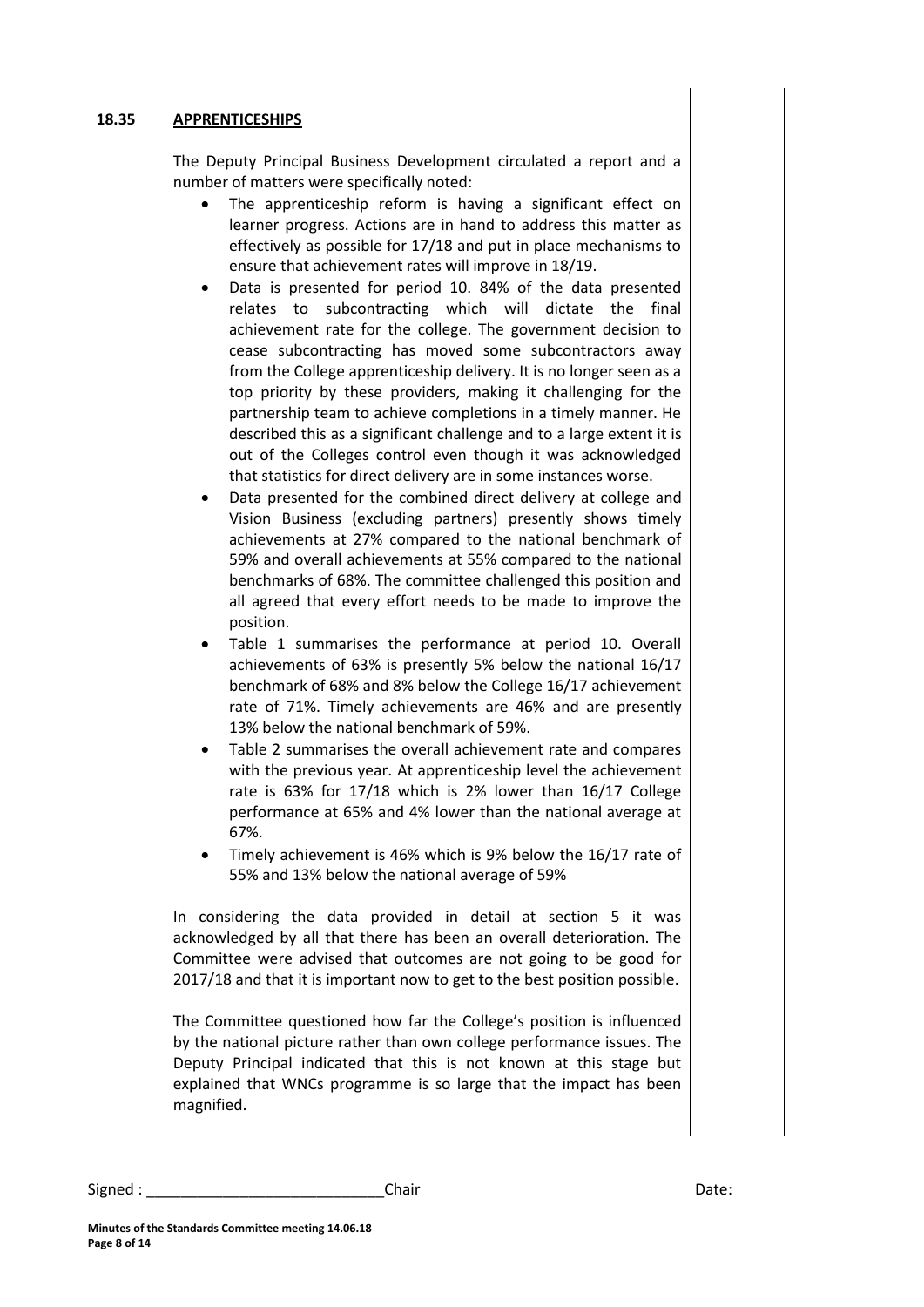The Committee felt that there had been a lack of strong leadership and management in this area and with hindsight this could have been better.

The Committee questioned whether the College could potentially trigger any action in terms of not hitting minimum levels of performance. It was again indicated that this was not known at this stage but it was described as 'very close'.

The Committee questioned whether there will be any financial impact. It was explained that there is likely to be a negative financial impact given the reduced number of apprenticeships and the fact that the college is delayed in getting any performance payments. The Committee were given assurance that there is a huge amount of work being undertaken to get through and maximise the position by yearend. The Deputy Principal/Director: Finance confirmed that he has increased some budgets marginally to help to support with this.

The Committee were advised that the College does take learners back if they think that subcontractors will not complete and that this has actually happened in relation to two firms already. The Committee were reminded that learners are college learners and therefore the college has an obligation to ensure the best possible opportunity for these students. It was explained that the risk is that learners have completed the technical aspect of their learning and employers are happy, however they have not done their Maths and English assessments which are required to complete the programme. Employers do not consider this essential and therefore are not releasing students for this element of the apprenticeship programme.

Members' attention was drawn to appendix 1 which summarises the partners and anticipated completion of existing apprenticeships. The College currently works with 27 subcontractors. It is anticipated that the reported position is worse as some apprentices are simply waiting for certificates, however as apprentices are coming to the end of their programmes in some cases it is making it very difficult to progress to conclude. As at  $31^{st}$  July 2018 there are a large number of apprentices coming to the end and therefore it is expected that the number of out of time learners will increase.

AGREED: to note the content of the update provided.

(Mark Williams left the meeting at 6.25 pm)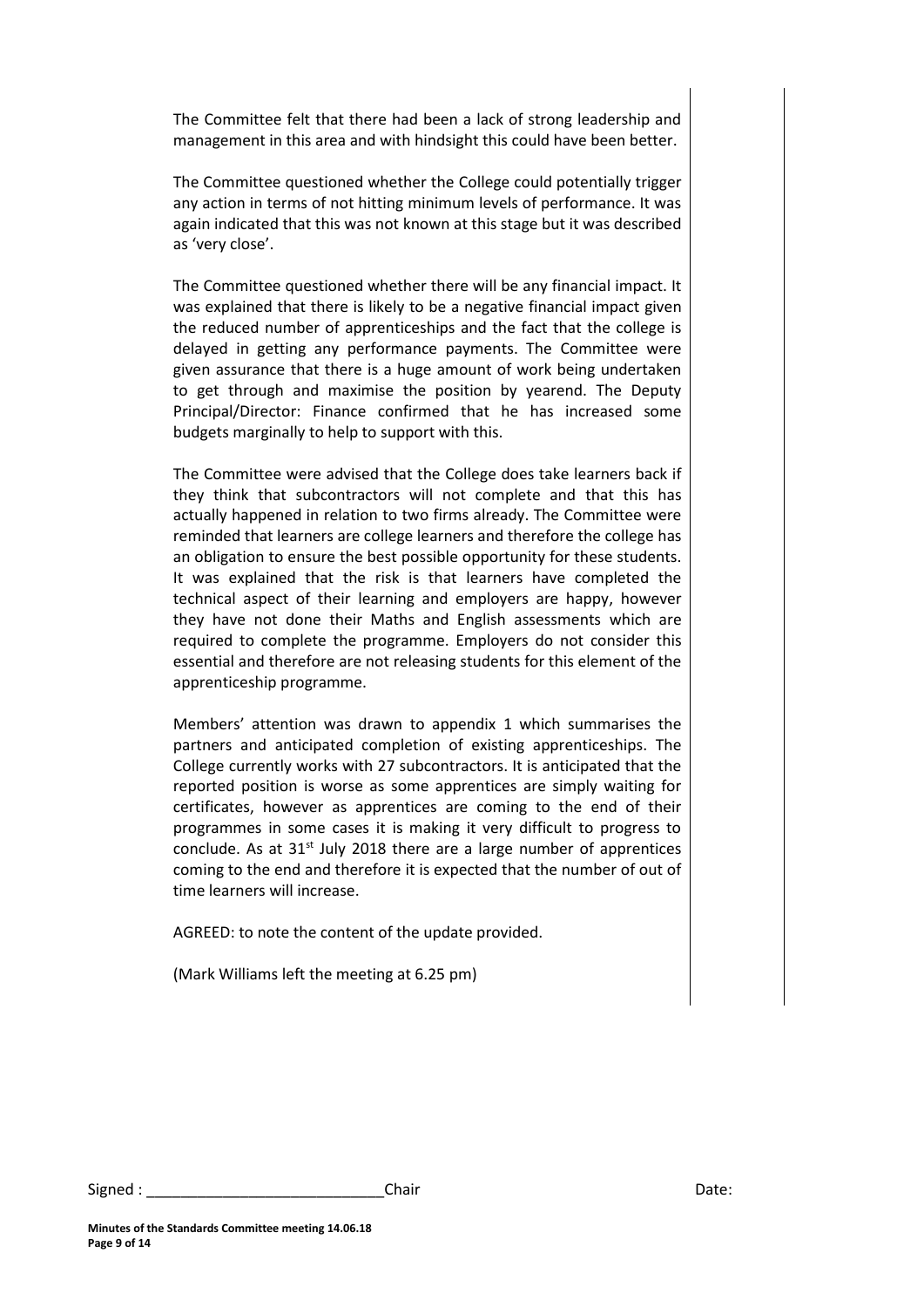### **18.36 HIGHER EDUCATION UPDATE**

The Head of HE and International provided a presentation to the Committee and a copy of the HE quality summary was provided. Key matters noted were:

- 1) OFS general duties
- Protect institutional autonomy
- Promote greater quality choice and opportunities for students
- **•** Encourage competition between providers
- Promote value for money
- Promote access and participation
- Use OFS resources effectively
- Apply principles of best regulatory practice

#### 2) OFS regulatory framework

All students from all backgrounds and with the ability and desire to undertake higher education

- Are supported to access, succeeding and progress from higher education
- Receive a high quality academic experience and their interests are protected while they study or in the event of provider campus or course closure
- Are able to progress in to employment or further study and their qualifications hold their value over time
- Receive value for money

# 3) OFS registration

- Essential for public grant funding, access to the student support system and our tier 4 licence as well as recognition as a HE provider
- Registration process initial registration submitted May 2018. The College should receive an outcome by September. If not successful then the College cannot draw down HEFCE funding and would lose its tier 4 licence (although this is not expected). There will be ongoing registration and a transition in 18/19 with final processes in place in 19/20.
- Conditions E1-E5 relate to governance. It was agreed that the Head of HE and international would share the content of these conditions with the Clerk so she could ensure that governance responsibilities are appropriately discharged throughout the year. Head of HE  $\vert$  Sept 2018
- 4) Revised QAA Quality Code
- There are 4 outcomes which are underpinned by national frameworks and standards, practices and advice and guidance.
- Advice and guidance themes are provided in a number of areas and are published in November. This will lead to additional updated guidance to staff.

Signed : \_\_\_\_\_\_\_\_\_\_\_\_\_\_\_\_\_\_\_\_\_\_\_\_\_\_\_\_Chair Date: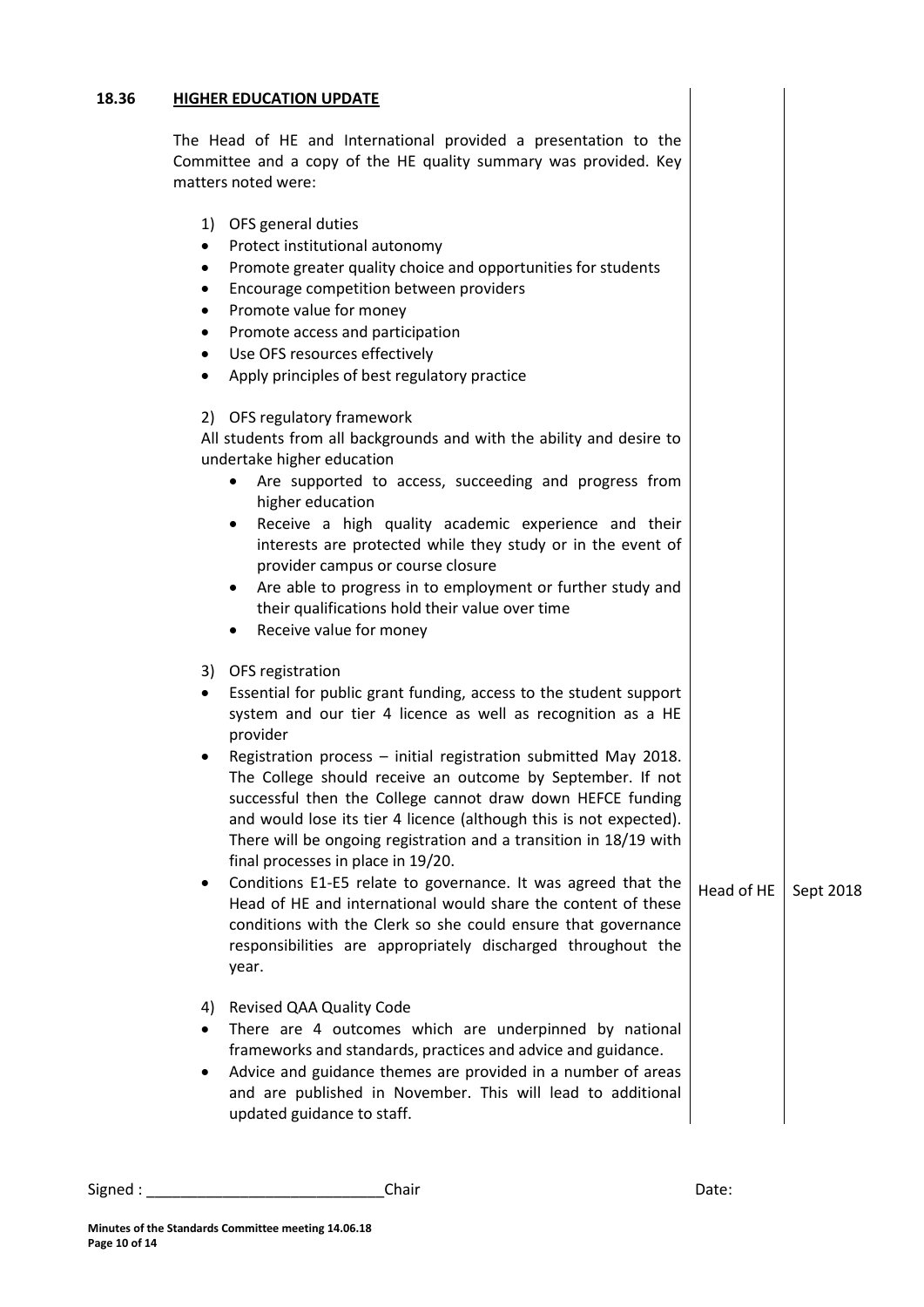- 5) Teaching Excellence Framework (TEF)
- The College has been awarded TEF Silver which is a real positive and puts us in a good position regarding OFS registration. All agreed that this is a significant achievement.
- This demonstrates high quality teaching, learning and outcomes
- Shows that the College consistently exceeds rigorous national quality requirements
- There were 3 areas of strength identified but the parity between full time and part time students still needs work. It was explained that the Colleges position is still below the expected benchmarks but generally part time students are less happy than full time.

Following questioning by the Committee it was explained that by headcount part time students represent 25% of provision with full time 75%.

- 6) HE Update
- In terms of applications for a September 2018 start there are 159 firm acceptances and 14 insurance acceptances (by comparison the position in June 2017 was 134 acceptances). This is a minor improvement but is moving in the right direction, however it is difficult to compare like with like in a pre/post UCAS position. It is believed that there will be late applications based upon historic patterns, particularly in Engineering and Business.
- Planning is for a steady state in September with no growth

The Committee questioned what the conversion rate is in relation to acceptances. It was described as 'pretty good' and around the 89-90% mark. It is believed that there were circa 120 students who started their programme in September 2017. The committee were advised that the College has had one new course which has been validated and currently has 10 applications and there are still other courses awaiting validation.

Progress against the HE QUIP

- Creation of an employer hub
- HE reviews completed May 2018
- HE annual planning day Pro Monitor
- Validations
- Priority action parity for part time students.

The Committee on behalf of the Board took the opportunity to pass on their congratulations to all staff involved in securing the silver TEF award.

AGREED: to note the content of the update provided.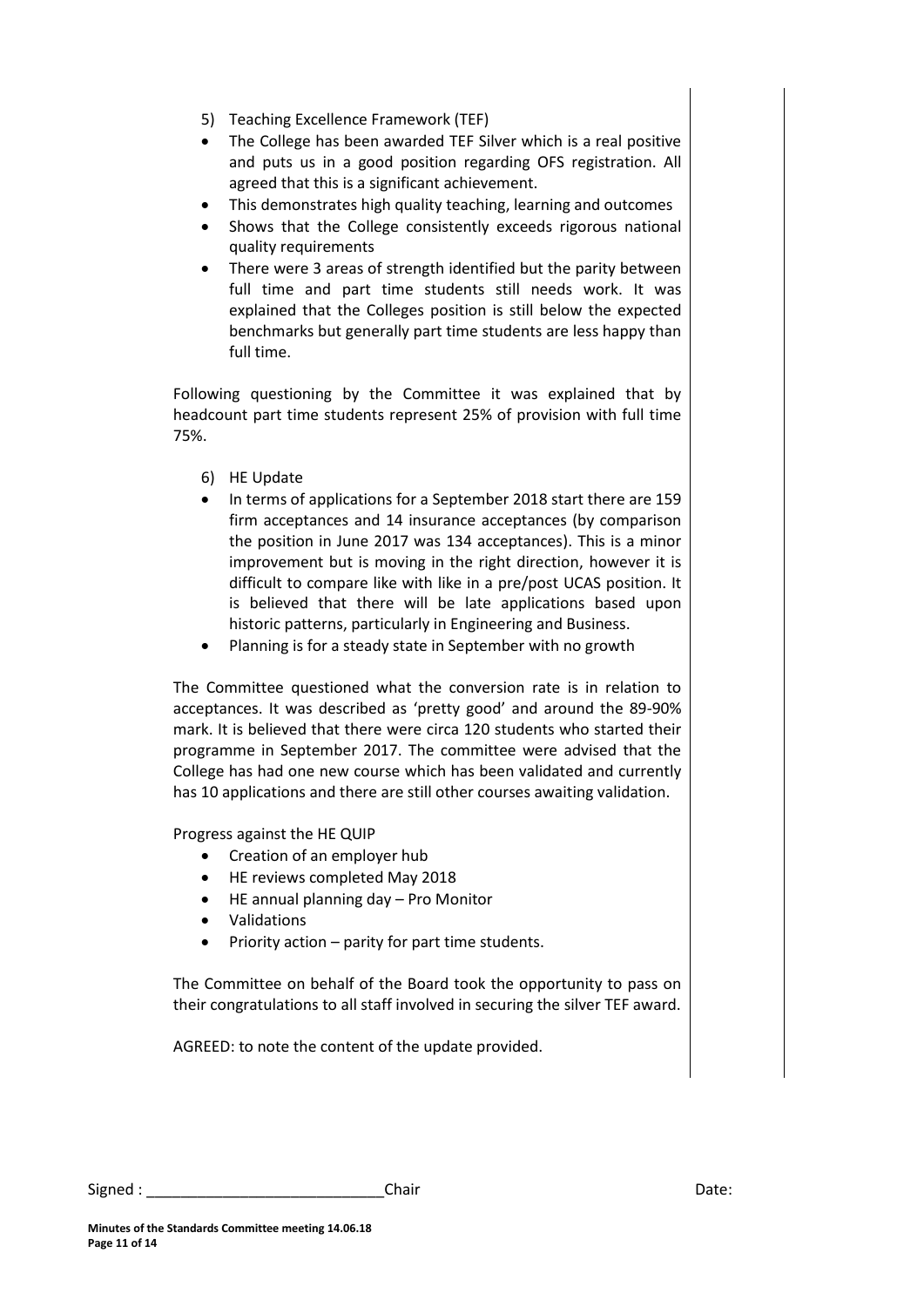# **18.37 SAFEGUARDING UPDATE**

The Vice Principal Communications Engagement and Student Experience presented this report and a number of key matters were noted:

- Good progress has been made with the college's development plan for safeguarding, in particular a significant amount of work has been completed in year on the College's mental health strategy. The College has developed a wellbeing centre and is starting to see students engage with this initiative with a student working group created.
- Site security remains under constant review and two individuals who are not students have been escalated to the police as a result of continued unauthorised access to college sites. There is an intended review of the number of college entrances and exits.
- The College is also reviewing safeguarding and prevent tutorials as feedback would indicate that further work needs to be done in this area. The College needs to see greater impact.
- Keeping children safe in education requirements now has more focus on sexual harassment and sexual exploitation and this is being built in to College processes.
- In terms of safeguarding issues the College is seeing more peer on peer bullying and also sexual harassment.
- There have been 1613 safeguarding related concerns to date. This is more than double the total for 16/17, however the referrals to external agencies is largely in line with those made last year. The team have dealt with some really quite complex cases this year including 12 young people who have a child sexual exploitation risk assessment in place. We are seeing growing numbers of our young people with a child in need or a child protection plan with the team contributing to core group meetings in many cases. However, we have seen a significant number of referrals this year related to student absence and in many cases this is not a safeguarding concern and could be dealt with locally. We are currently considering whether to slightly change our processes in terms of absence reporting through safeguarding.
- Keeping children safe in education includes a number of changes including
	- a) a much more heightened focus on early help and requirement that all staff understand the process for accessing and referring students for early help
	- b) a new section on peer on peer sexual assault and sexual harassment. This follows government guidance that was issued earlier in the academic year
	- c) a requirement for institutions to retain two emergency contact numbers where this is possible. She explained that the College is currently working through the practicalities of this.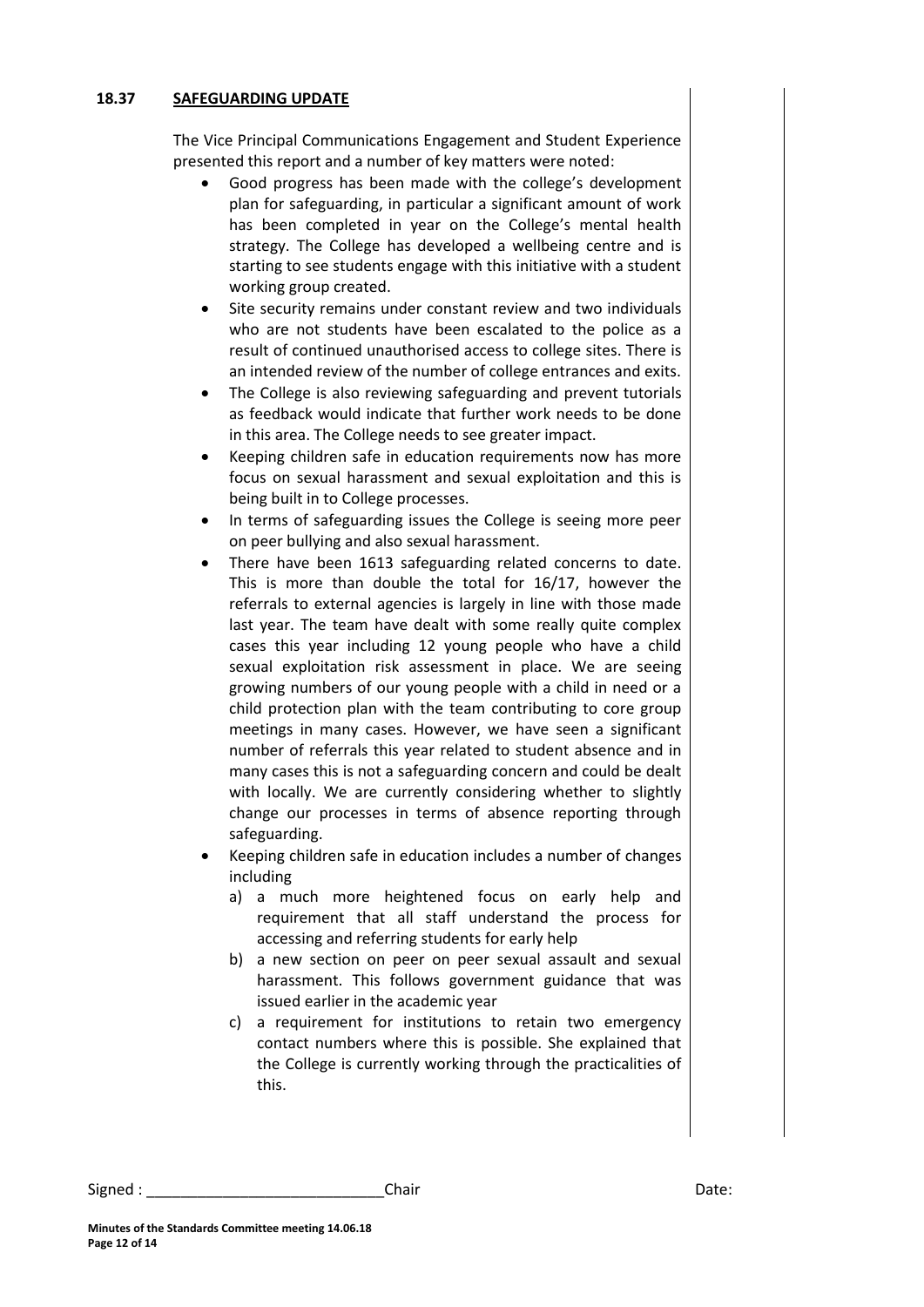|       | Counter terrorism local profile - key highlights include<br>$\bullet$<br>a) Online radicalisation continues to be a significant issue<br>nationally and locally with individuals radicalised online and<br>in some cases encouraged to act on their own<br>b) Extreme right wing groups are gaining momentum and a<br>foothold particularly in the north of the county<br>c) There are continuing risks associated with those returning<br>from foreign conflict zones and the desensitisation to<br>violence that may occur as a result of their lived experience<br>abroad.                                                                                      |            |            |
|-------|--------------------------------------------------------------------------------------------------------------------------------------------------------------------------------------------------------------------------------------------------------------------------------------------------------------------------------------------------------------------------------------------------------------------------------------------------------------------------------------------------------------------------------------------------------------------------------------------------------------------------------------------------------------------|------------|------------|
|       | She explained that the College has slightly updated its risk assessment as<br>a result of the review of the local profile.                                                                                                                                                                                                                                                                                                                                                                                                                                                                                                                                         |            |            |
|       | The contest strategy is still a key feature and is therefore likely to<br>$\bullet$<br>be a focus for Ofsted.<br>Prevent referrals - in the year to date the College has received<br>$\bullet$<br>47 prevent referrals with two being referred to external<br>agencies, one did not meet channel thresholds and shortly<br>following the referral the student withdrew from College. The<br>second is a recent referral and we are therefore awaiting<br>feedback. We have one other referral that, whilst at this time<br>does not meet threshold, we are keeping a close watch on this.<br>Full detail of the amended procedures were noted and reviewed and the |            |            |
|       | Committee were happy to recommend the approval of the safeguarding<br>features to the Board.                                                                                                                                                                                                                                                                                                                                                                                                                                                                                                                                                                       |            |            |
|       | AGREED:<br>a) to note the content of the update provided &<br>b) recommend that the Board approve the amendments to the<br>safeguarding procedures.                                                                                                                                                                                                                                                                                                                                                                                                                                                                                                                |            |            |
| 18.38 | <b>CAREERS PROGRAMME</b>                                                                                                                                                                                                                                                                                                                                                                                                                                                                                                                                                                                                                                           |            |            |
|       | The Vice Principal Communication Engagement and Student Experience<br>presented her detailed report. She confirmed that sitting alongside this<br>the careers team are working on an annual plan, it was agreed that this<br>would be circulated when finalised. She confirmed that within college<br>there is a team based approach to the careers strategy with everyone<br>pulling together.                                                                                                                                                                                                                                                                    | VP C,E& SE | Sept. 2018 |
|       | AGREED: to approve the careers programme as presented.                                                                                                                                                                                                                                                                                                                                                                                                                                                                                                                                                                                                             |            |            |
| 18.39 | <b>GOVERNANCE REPORT</b>                                                                                                                                                                                                                                                                                                                                                                                                                                                                                                                                                                                                                                           |            |            |
|       | The Clerk introduced this item and invited the Committee to undertake<br>self-assessment for the 17/18 year, consider whether there are any<br>changes required to the terms of reference, agree a work plan for 2018<br>and note intended membership.                                                                                                                                                                                                                                                                                                                                                                                                             |            |            |

Signed : \_\_\_\_\_\_\_\_\_\_\_\_\_\_\_\_\_\_\_\_\_\_\_\_\_\_\_\_Chair Date: